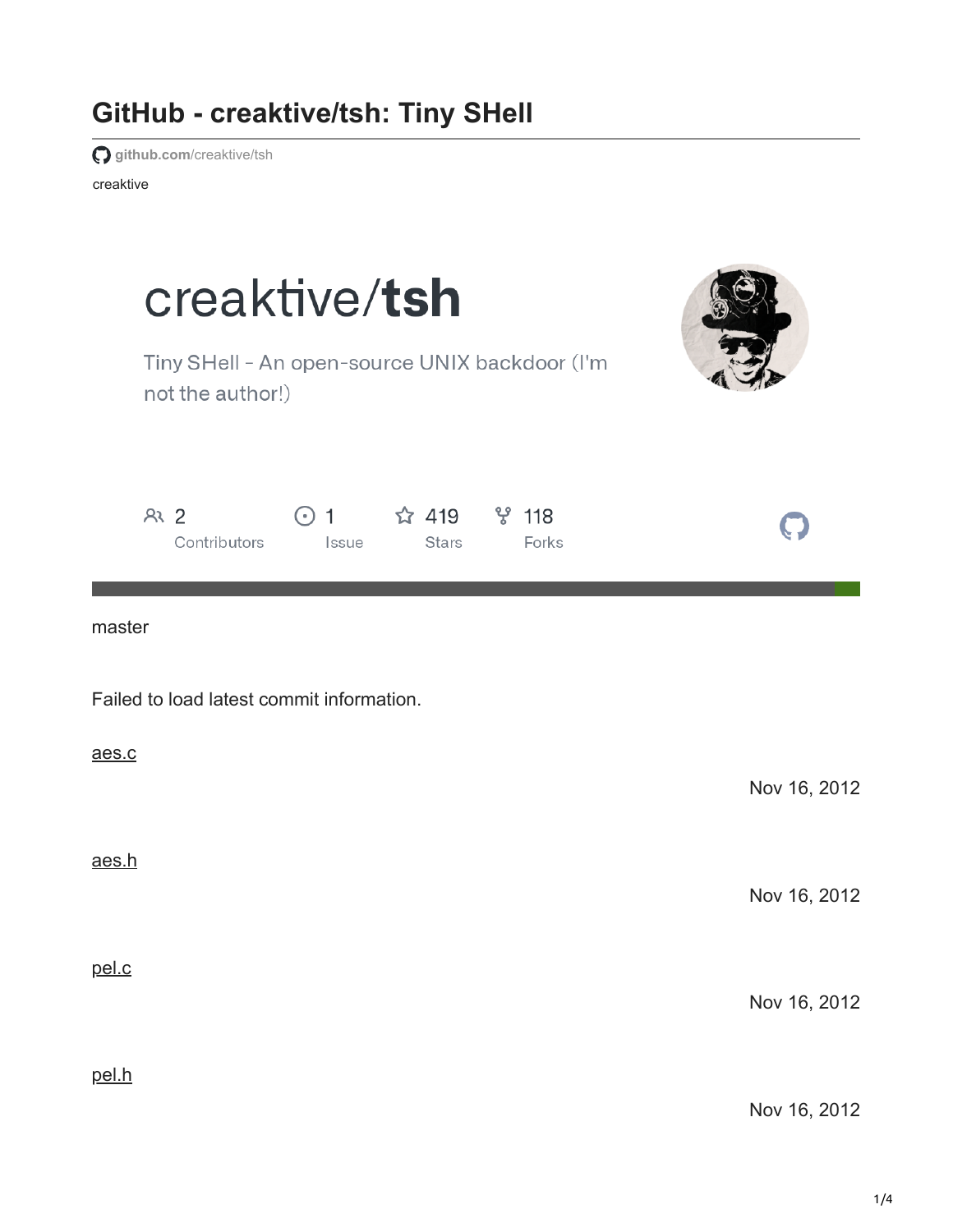| sha1.c | Nov 16, 2012 |
|--------|--------------|
| sha1.h | Nov 16, 2012 |
| tsh.c  | Jan 30, 2017 |
| tsh.h  | Jan 28, 2018 |
| tshd.c | Jan 28, 2018 |

## **README**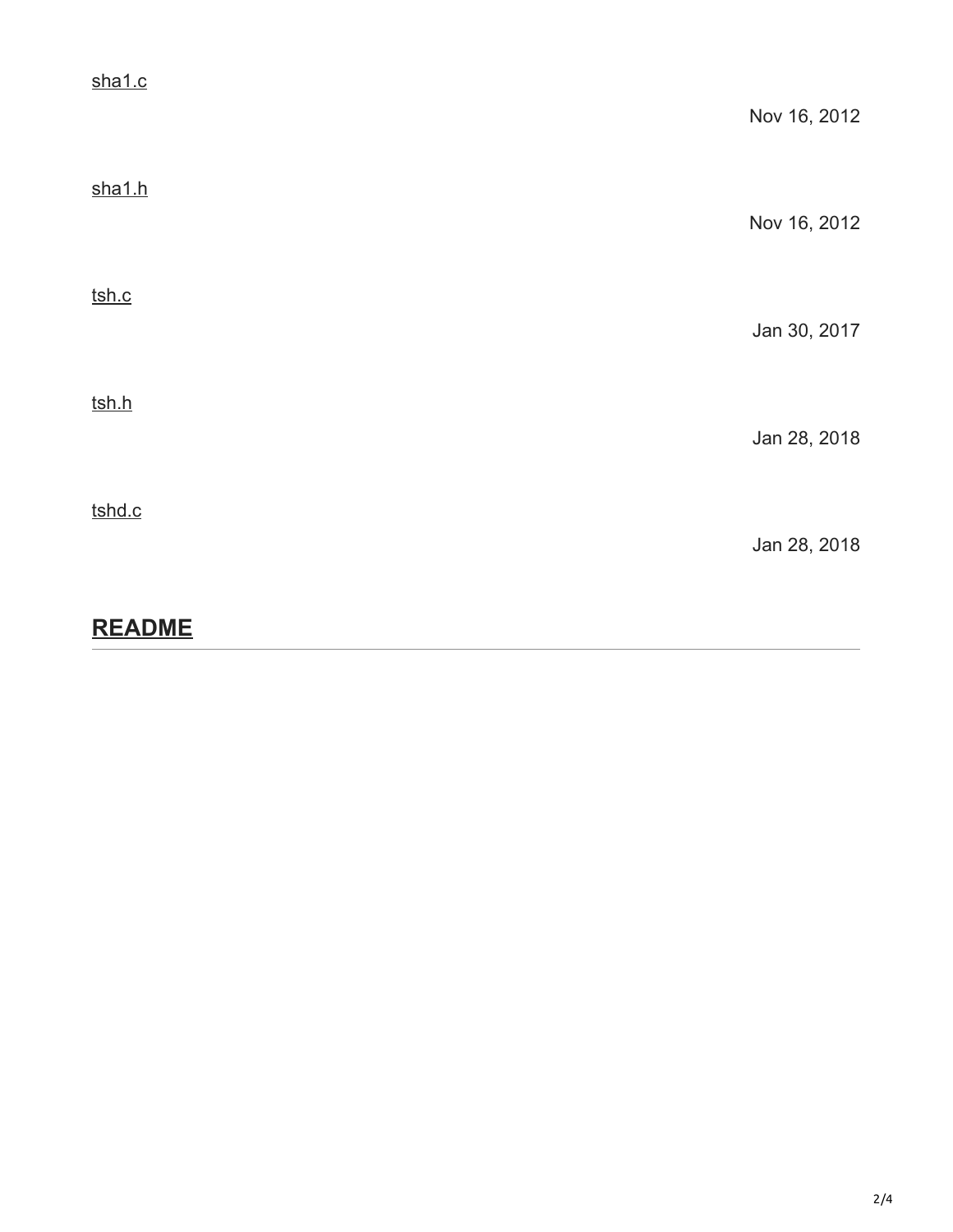- \* Before compiling Tiny SHell
	- 1. First of all, you should setup your secret key, which is located in tsh.h; the key can be of any length (use at least 12 characters for better security).
	- 2. It is advised to change SERVER\_PORT, the port on which the server will be listening for incoming connections.
	- 3. You may want to start tshd in "connect-back" mode if it runs on on a firewalled box; simply uncomment and modify CONNECT\_BACK\_HOST in tsh.h.
- \* Compiling Tiny SHell

Run "make <system>", where <system> can be any one of these: linux, freebsd, openbsd, netbsd, cygwin, sunos, irix, hpux, osf

\* How to use the server

It can be useful to set \$HOME and the file creation mask before starting the server:

% umask 077; HOME=/var/tmp ./tshd

\* How to use the client

Make sure tshd is running on the remote host. You can:

- start a shell:

./tsh <hostname>

- execute a command:

./tsh <hostname> "uname -a"

- transfer files:

./tsh <hostname> get /etc/shadow . ./tsh <hostname> put vmlinuz /boot

Note: if the server runs in connect-back mode, replace the remote machine hostname with "cb".

\* About multiple file transfers

At the moment, Tiny SHell does not support scp-like multiple and/or recursive file transfers. You can work around this bug by simply making a tar archive and transferring it. Example:

./tsh host "stty raw; tar -cf - /etc 2>/dev/null" | tar -xvf -